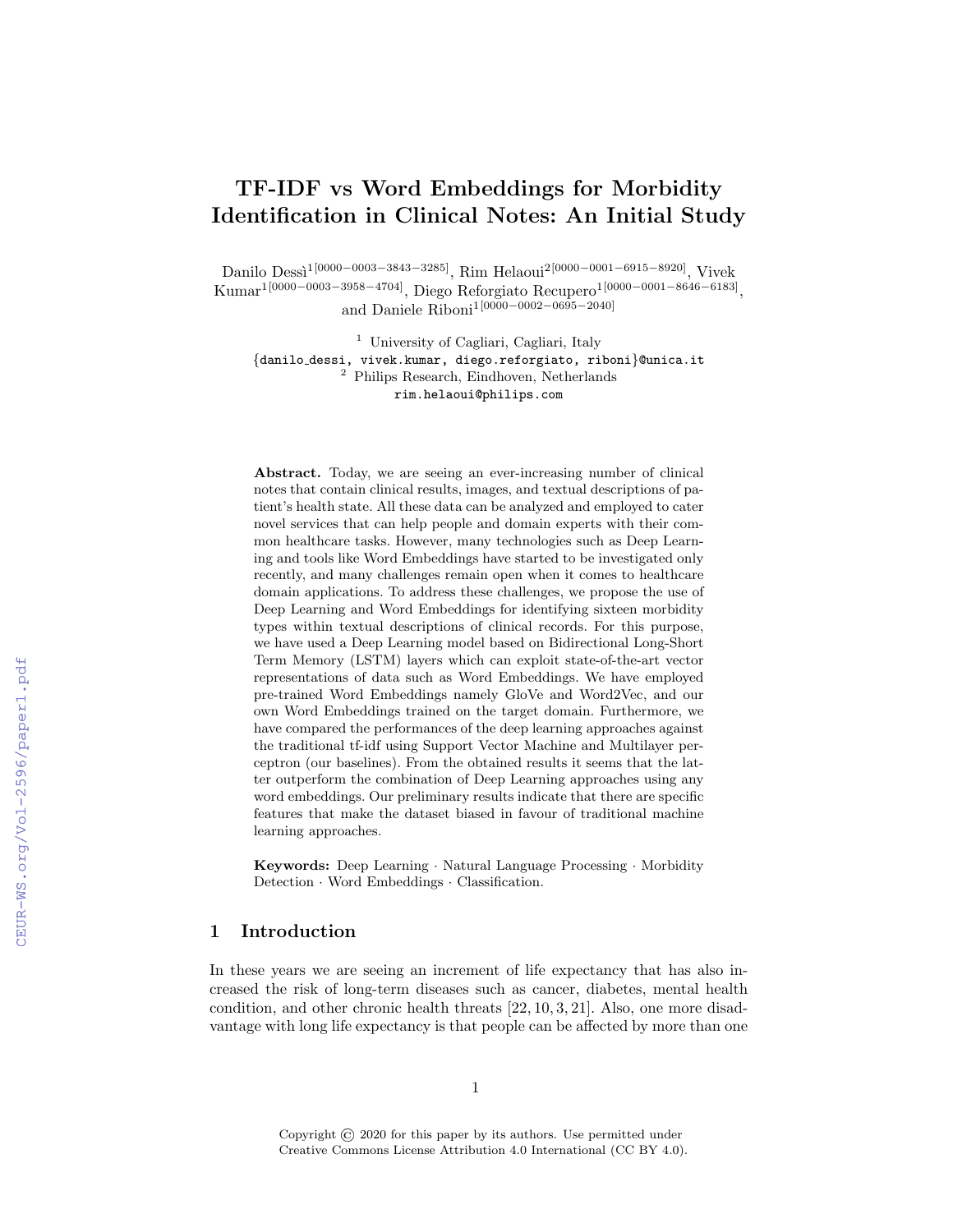disease at a time, increasing the risk of substandard health quality. For instance, a person suffering from long term diabetes have higher chances of hypertension, high cholesterol levels, arteries or veins blockage. The World Health Organization report [17] states that, in a developed country, over 40% of the population is exposed to at least one long-term health condition including all ages, and 25% percent of the population suffers with multi-morbidity. Furthermore, the report emphasizes that the high rate of multi-morbidity is directly proportional to the middle and low-income countries as they do not have funds that should be invested for enhancing primary care of population [2]. All this medical information is being monitored, and with the advent of Information Technology (IT) services, a lot of clinical data are continuously being stored within clinical reports, which might be employed to provide novel healthcare services worldwide, overcoming issues related to the social or economic condition of people. Clinical reports may contain various information in the form of numbers (e.g., laboratory results), images (e.g., x-ray), or medical descriptions (e.g., surgical descriptions) that may be used to create content-based services. However, the whole amount of data is challenging to be analyzed and employed by humans to provide healthcare services, and the development of computer-based systems to deal with it has recently gained the attention of the scientific community. For example, textual data of clinical reports have been explored in tasks such as classification [4], clustering [12], and recommendation [8]. Although state-of-theart research in this direction has already provided important outcomes, many challenges still remain open [5]. Methods based on Deep Learning models and advanced Word Embedding representations have recently proven to be state-ofthe-art for many tasks, but their use within many healthcare problems have not been investigated yet. Therefore, in this paper we investigate the use of a Deep Learning model with various types of Word Embeddings in order to address the problem of morbidity detection related to the obesity disease in textual clinical notes. We performed our research study on the  $n2c2<sup>3</sup>$  dataset released for the  $i2b2<sup>4</sup>$  obesity and co-morbidity detection challenge in 2008, and compared our results against two baseline approaches where the Term Frequency  $-$  Inverse Document Frequency (TF-IDF) was used to represent clinical notes. More precisely, the contributions of our paper are:

- We provide a Deep Learning model using Word Embeddings for performing multi-morbidity detection within clinical notes.
- We analyze three types of Word Embeddings (for the Deep Learning approaches) and the TF-IDF (for the baselines) representation for modelling the knowledge of clinical notes.
- We compare the proposed deep learning approaches against two machine learning methods by using k-fold cross-validation.
- We found out a very high f-measure score of the machine learning baselines that beats those of the deep learning approaches indicating the occurrences

<sup>3</sup> https://n2c2.dbmi.hms.harvard.edu/

<sup>4</sup> https://www.i2b2.org/NLP/Obesity/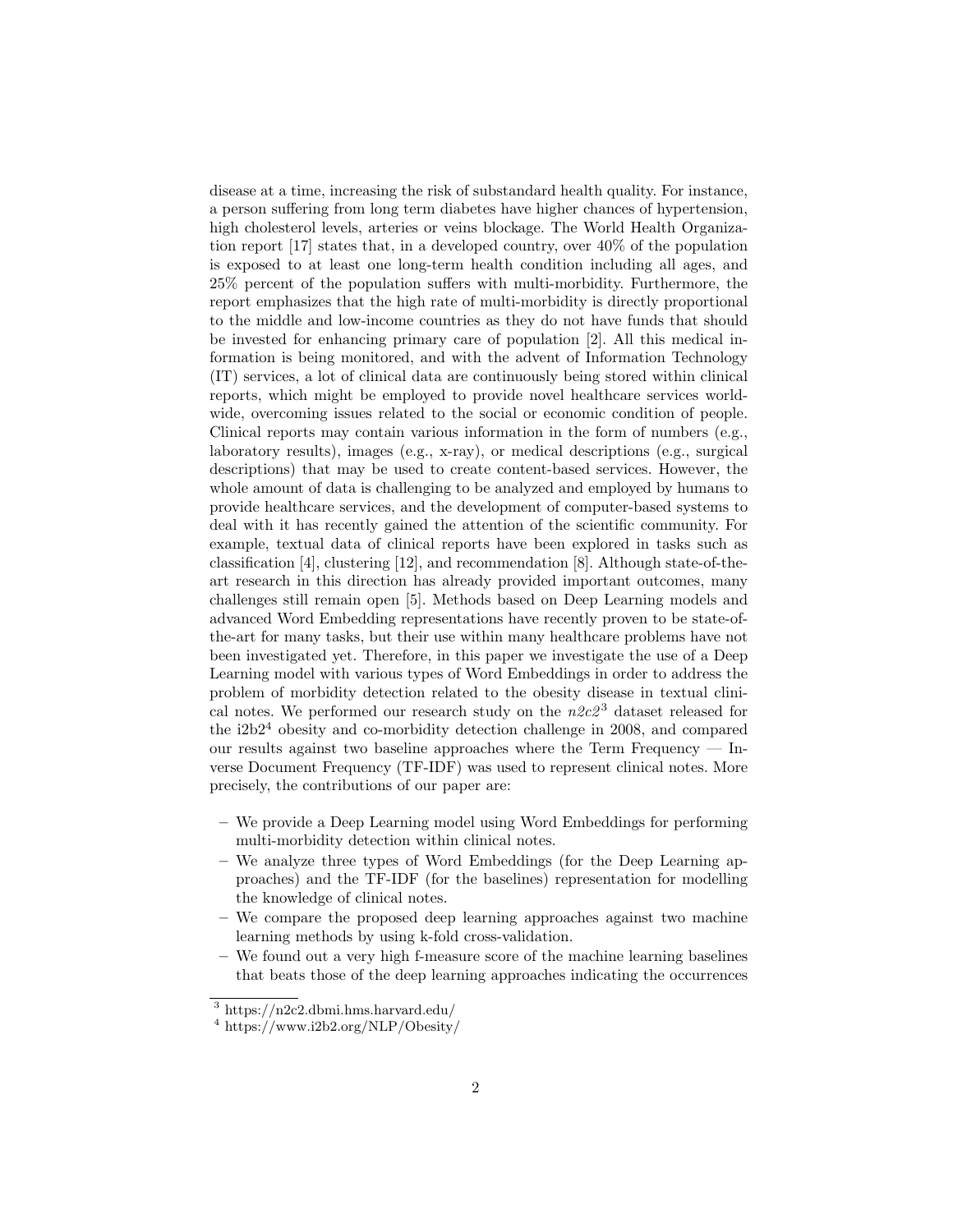of representative tokens highly connected with the presence of each morbidity class.

– We make available all the sources code used for our experiments by a GitHub repository<sup>5</sup>.

The remaining of this manuscript is organized as it follows: Section 2 discusses the role of Deep Learning and Natural Language Processing (NLP) techniques within the healthcare domain. Section 3 describes the dataset we have used, its contents and how it was created. Section 4 introduces the methodology we have applied, and the feature engineering approaches we have designed for the Deep Learning task. Section 5 presents and discusses the results. Finally, Section 6 draws some conclusions of our preliminary investigation and describes problems to solve and future research challenges where we are headed.

# 2 Related Work

These days Artificial Intelligence (AI) and its sub fields such as Deep Learning, Text Mining, and more in general Machine Learning, are playing a significant role in clinical decision making and understanding, automatic disease diagnosis, and therapy assistance [15]. Deep Learning applications in healthcare are contributing with relevant improvements in many fields such as analyzing the blood samples, detecting heart problems, detecting tumours, and so on [19]. Moreover, the high quality performances of Deep Learning models for healthcare issues has raised positive discussions and interests within the AI community. However, the use of Deep Learning technologies for the purpose of detecting multi-morbidity in clinical notes has not been deeply analyzed yet. For example, a relevant recent work [13] uses Negative Matrix Factorisation (NMF) for simultaneously mining disease clusters in order to detect relations that exist between morbidity patterns. Authors demonstrated how the temporal characteristics of the disease clusters can help mining multi-morbidity networks and generating new hypotheses for the emergence of various morbidity patterns over time. However, no Deep Learning methods have been investigated to try to uncover morbidity patterns. Other works only rely on NLP techniques [23]. For example, authors in [11] present a method called FREGEX which is based on regular expressions to extract features from written clinical notes. The use of Deep Learning models for discovering multi-morbidity linked to the obesity disease has been recently investigated by [24]. The Deep Learning model used in this work presents two layers, a Convolutional Neural Network (CNN) layer and a Max Pooling layer, that were fed by using both word and entity embeddings, and allowed the authors to improve the results that were obtained during the i2b2 obesity challenge in 2008 especially for the intuitive classification task. However, they investigated only CNN as the main layer of their model and, therefore, the use of Long-Short Term Memory (LSTM) still needs to be explored. In addition, in literature there is a strong evidence that Bidirectional layers can infer relevant characteristic

<sup>5</sup> https://github.com/vsrana-ai/SmartPhil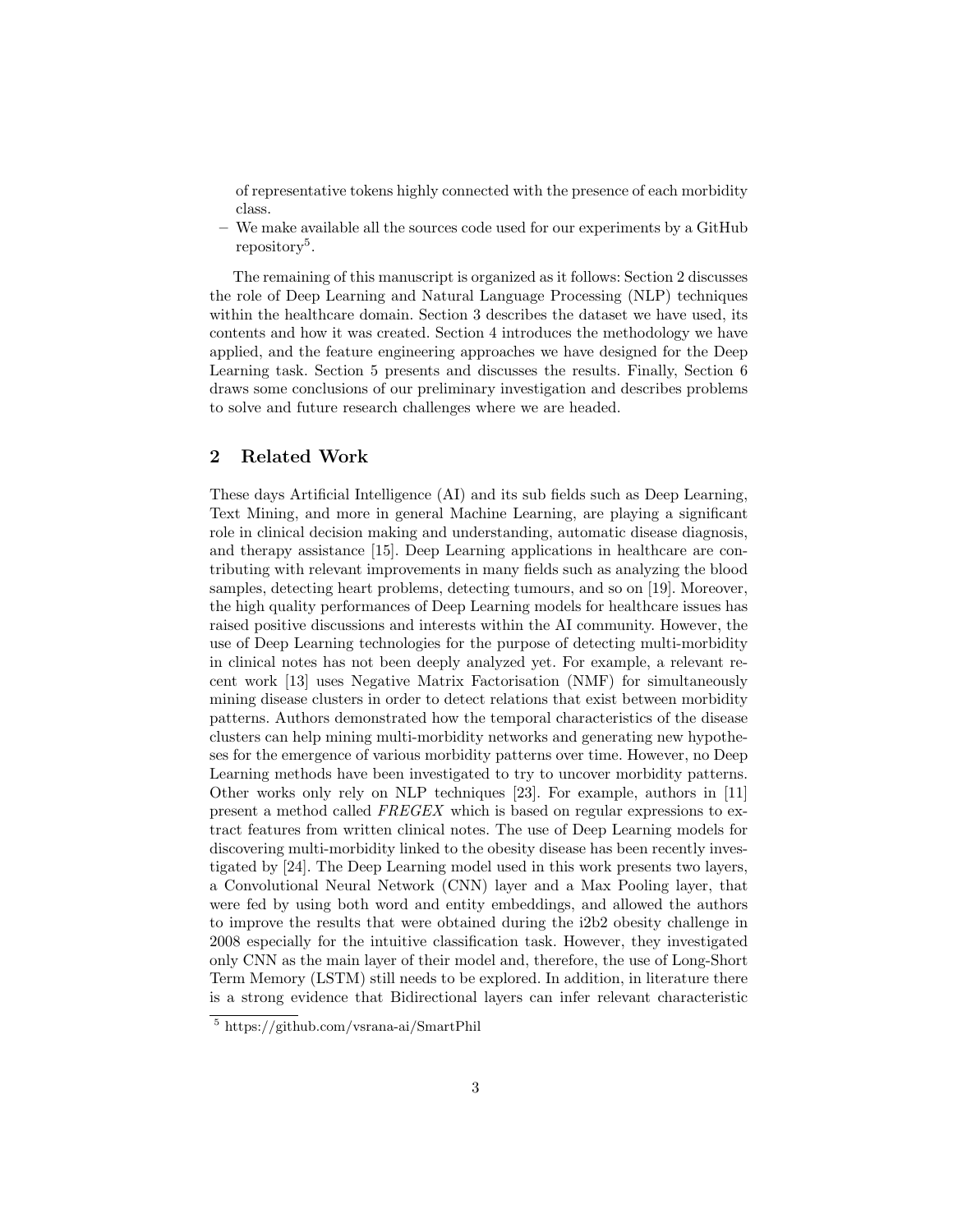from clinical notes [14]. Hence, in this work we investigate the use of Bidirectional LSTM layers for the task of multi-morbidity detection. Moreover, we try to understand whether state-of-the-art Word Embeddings available in literature can better represent the knowledge of clinical notes for the same task.

## 3 Dataset Description

The dataset used for this work is n2c2 obesity data. The n2c2 dataset contains test and training documents of patients clinical records. The dataset was completely anonymized by replacing personal and sensitive information of patients with surrogates. The morbidity classes in the dataset are Asthma, CAD, CHF, Depression, Diabetes, Gallstones, GERD, Gout, Hypercholesterolemia, Hypertension, Hypertriglyceridemia, OA, Obesity, OSA, PVD, and Venous Insufficiency. Each clinical note within the dataset is associated with two types of labels: intuitive and textual. Textual labels indicate if there is a clear evidence that a clinical note presents a specific morbidity. On the other hand, *intuitive* means that there has been a domain expert (e.g., a physician) who, by reading the clinical note, was able to infer that the clinical state of a patient can suggest the presence of the target morbidity. The labels can assume a value in  $\{Y, N, U, Q\}$ , where "Y" means yes, the patient has the morbidity, "N" means no, the patient does not have the morbidity, "U" means the morbidity is not mentioned in the record, and " $Q$ " stands for *questionable whether the patient has the morbidity*. When more domain experts disagreed on the morbidity for a specific clinical note, the label can occasionally assumes the values "Q" or "U". However, we only consider clinical notes that clearly showed a morbidity with labels that valued "Y" or "N". More specifically, given the set of all clinical notes, let us say  $M$ , and an input morbidity class c, we first selected all clinical notes which had "Y" or "N" as textual label for the morbidity class  $c$  thus building the set  $N$ . Then, we added to the set N all clinical notes in  $M - N$  that had "Y" or "N" as *intuitive* label, yielding the set  $N'$ .

The set  $N'$  was used to create an unique dataset for each morbidity class c. In doing so, it is straightforward to apply binary classifiers for detecting each different morbidity in clinical notes. As final step for the dataset preparation, we have merged in a unique dataset all the notes coming from the training and test set of the original data. This was necessary in order to perform our experiments by using the k fold cross-validation approach. The size of each dataset, and the number of positive and negative labels within them is reported in Table 1.

## 4 Methodology

In this section we briefly describe which pre-processing steps have been performed on the input texts. Then, we describe the Deep Learning model and the data representations we employed to uncover the knowledge from our data. Finally, we report details about the experimental setup we designed.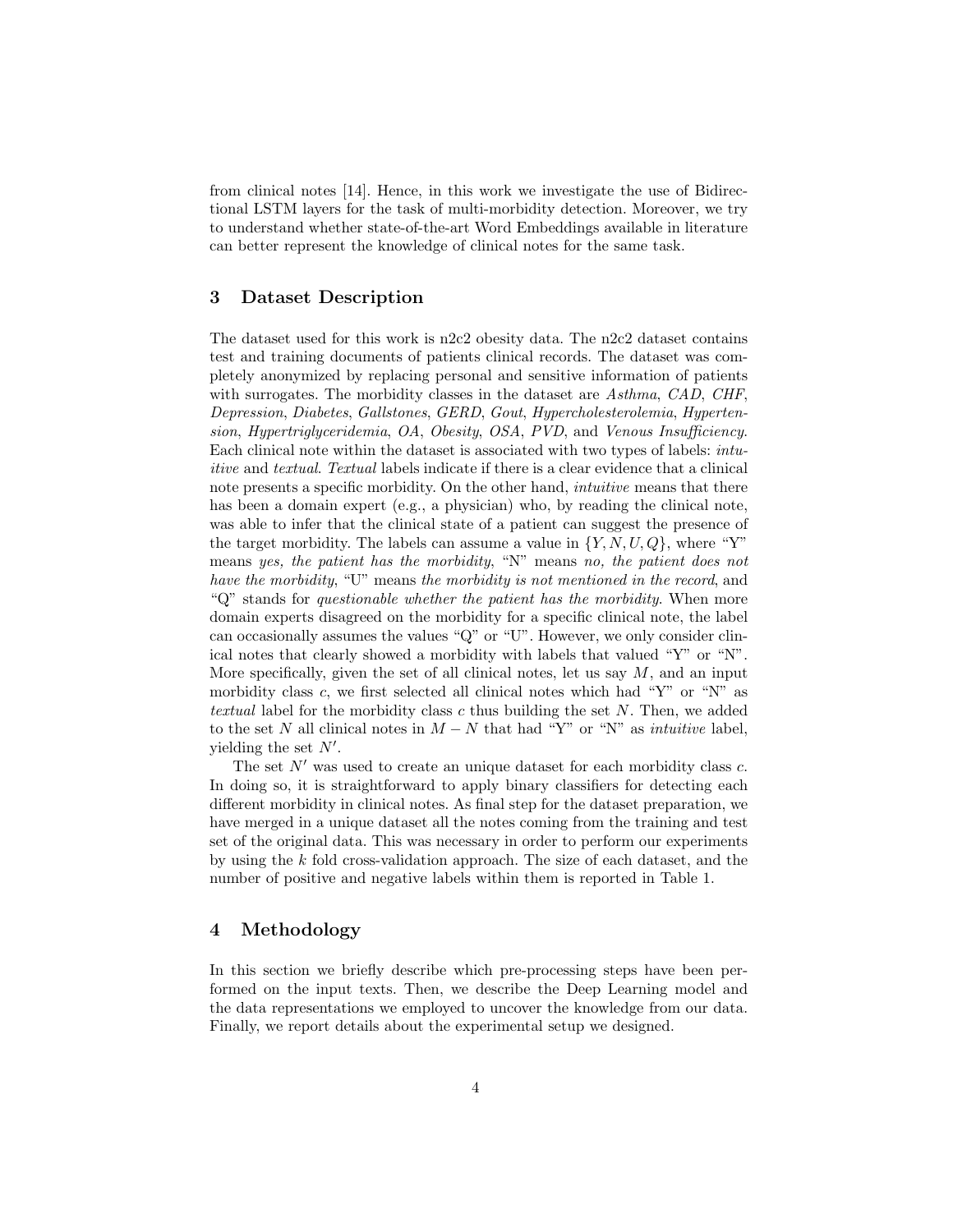| Morbidity                   | Clinical notes | Positive | Negative |
|-----------------------------|----------------|----------|----------|
| $A$ sthma                   | 952            | 144      | 808      |
| CA D                        | 572<br>942     |          | 370      |
| CHF                         | 904            | 442      | 462      |
| Depression                  | 968            | 224      | 744      |
| <i>Diabetes</i>             | 980            | 688      | 292      |
| Gallstones                  | 996            | 174      | 822      |
| GERD                        | 858            | 196      | 662      |
| Gout                        | 1,004          | 126      | 878      |
| Hypercholesterolemia        | 876            | 496      | 380      |
| Hypertension                | 942            | 176      | 766      |
| Hypertrialy ceridemia       | 976            | 54       | 922      |
| OΑ                          | 934            | 202      | 732      |
| Obesitu                     | 930            | 414      | 516      |
| OSA                         | 994            | 140      | 854      |
| <i>PVD</i>                  | 938            | 140      | 798      |
| <i>Venous Insufficiency</i> | 858            | 62       | 796      |

Table 1. The size of dataset and the number of positive and negative labels for each binary morbidity class.

#### 4.1 Problem Statement

The problem we dealt with was a multi-class multi-label classification problem. We addressed the problem by using binary classifiers for the target classes of our dataset. In doing so we were able to investigate which classes were more challenging for automatically inferring the knowledge about morbidity from textual resources. More precisely, given a target morbidity class c representing a morbidity and a clinical note text t, our purpose was to infer a function  $\gamma(t, c) \rightarrow l$  where l is a binary label that can only assume values in  $\{0, 1\}$ . The label  $l = 0$  means that the target morbidity c is not associated with the clinical note, whereas  $l = 1$ means that from t that morbidity comes up.

## 4.2 Pre-processing

In order to prepare our textual data, we have performed the following steps:

- 1. We transformed our texts in lower case, so that the same word written in different cases (e.g., *Obesity* and *obesity*) could be represented by the same string (i.e., obesity).
- 2. We tokenized our texts and built a function  $f$ , where for each word  $w$  the function  $f$  was able to associate an integer index  $i$ .
- 3. We encoded our input texts using bag of word representations into integer numerical representations. For example, consider the sentence s "the patient has the diabetes" and a function  $f$  that maps "the" to "5", "patient" to "34", "has" to "10", "diabetes" to "87". Then, the integer-encoded sentence  $s_{encoded}$  is [5, 34, 10, 5, 87].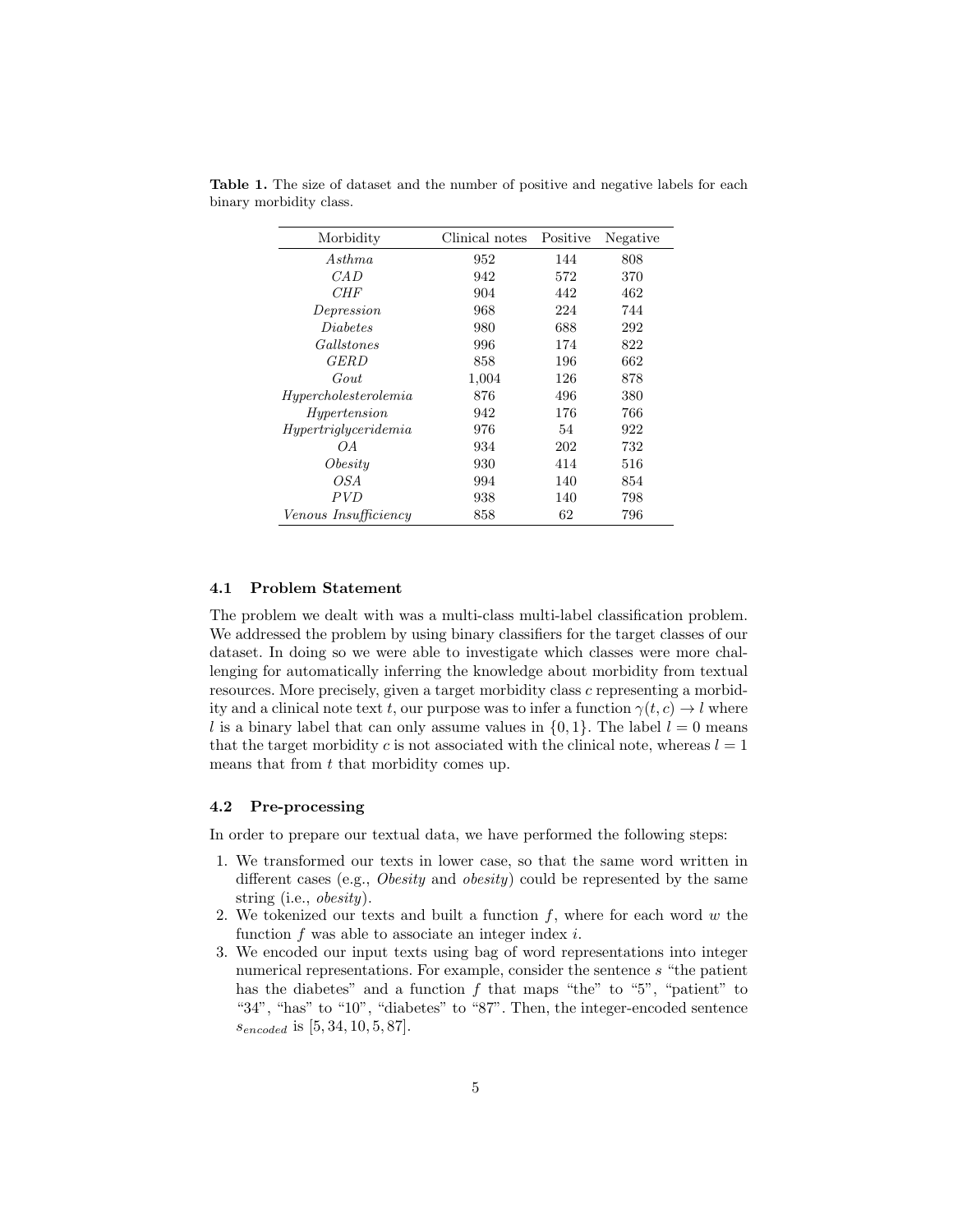4. Because each clinical note might be too long, and therefore difficult to be represented and potentially causing problems with the training step as there are not many notes, we limited the number of tokens for each text. It has been computed as the sum between the average and the standard deviation of the number of tokens each input text had. For example, imagine to have four texts with 25, 39, 44, and 80 tokens respectively. Then, the average length is  $avg = (25 + 39 + 44 + 80)/4 = 47.00$  and the standard deviation  $std = 20.29$ , hence, the length that our method considers is  $47 + 20 = 67$ . Another alternative that we are already tackling is to break a long clinical notes in more notes with the same annotations.

In addition, as far as the TF-IDF is concerned, we performed the following steps [16, 7] already adopted on this domain in literature:

- 1. We removed all stopwords by using the  $NLTK^6$  library.
- 2. We remove punctuation and numerical values.
- 3. We have used the maximum number of features max features (padding wherever necessary) to design our TF-IDF matrix, so that no information is lost while creating the matrix. For our dataset, if the number of clinical reports is  $m$  and the overall number of distinct tokens is  $n$ , then the TF-IDF matrix is of dimension  $\{mxn\}$ , where  $n = max_f eatures$ .

## 4.3 Data Modelling

Within our work, we used Word Embeddings and TF-IDF as representation models of input data. Word Embeddings are distributed representations that model words properties in vectors of real numbers and capture syntactic features and semantic word relationships. They have shown to be suitable to model the knowledge in many domains. On the other hand, TF-IDF was the most useful representation method for textual data and, therefore, it remains the baseline approach for any innovative method for text classification in various domains. Hence, the data model representations we used within our study are:

- $-$  Pre-trained Word2Vec [18]. The Word2Vec algorithm aims to detect the meaning and semantic relations by studying co-occurrences between words in a given corpus. Within our work we employed the Word  $\rm{Embeddings}^7$  of size 300 generated on google news.
- Domain-trained Word2Vec. These domain-trained Word Embeddings are trained with the same algorithm [18] on our morbidity dataset. Training this kind of embeddings has shown advantages because they can embed semantics about jargons and specific terms of the target domain. Moreover, using Word Embeddings trained on the target domain avoids the problem of having out-of-vocabulary words since the less frequent words also have a vector representation. We generated these Word Embeddings of size 300 by using the gensim<sup>8</sup> library with 10 epochs and a window size of 5.

 $6 \text{ https://www.nltk.org/}$ 

<sup>7</sup> https://code.google.com/archive/p/word2vec/

<sup>8</sup> https://radimrehurek.com/gensim/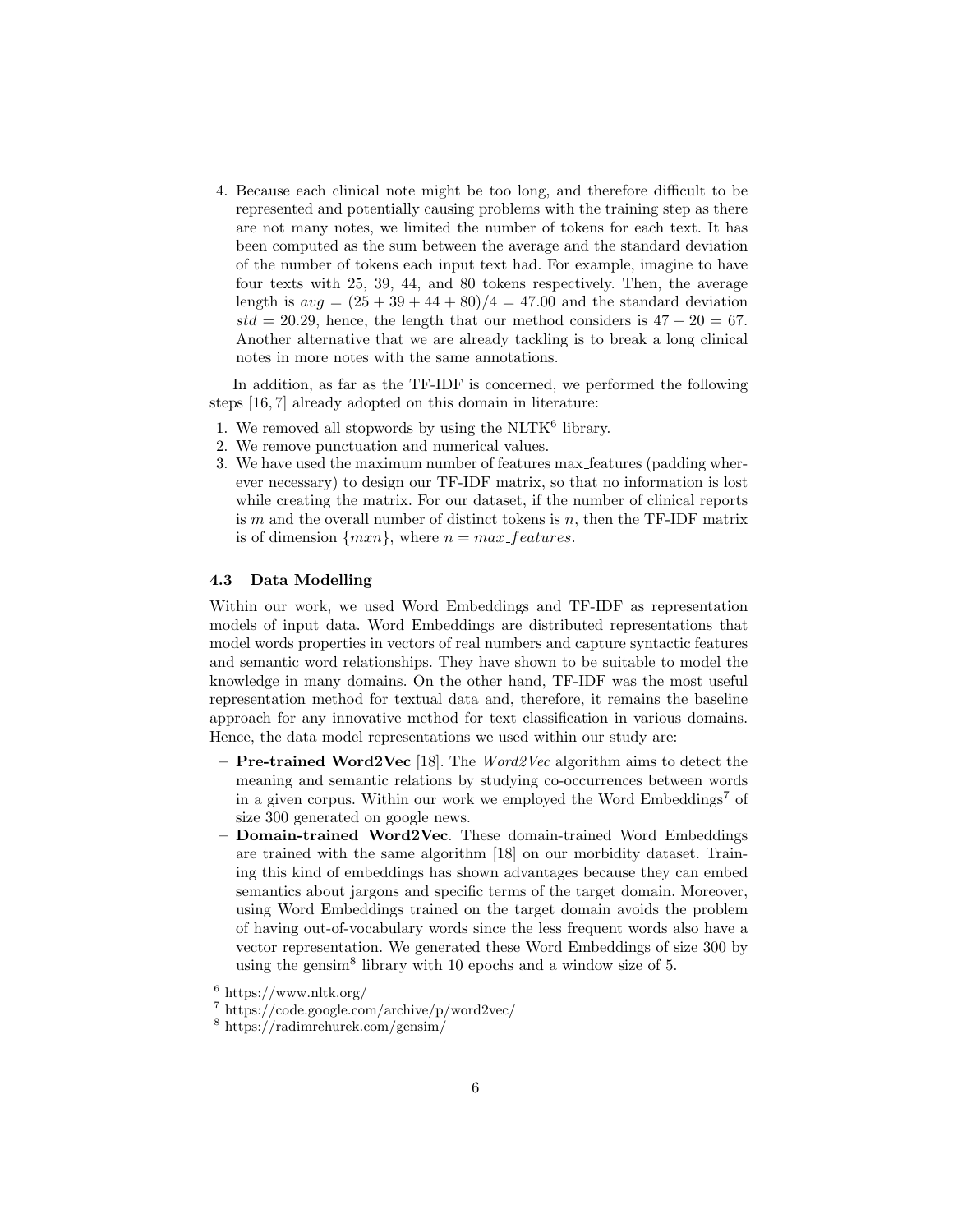- GloVe [20]. GloVe generator algorithm was proposed by the Stanford community in 2014. This algorithm adopts a statistics-based matrix in order to represent how frequent words appear in a given context, and computes vectors scores based on co-occurrences of words within contexts. Within our work, we used the GloVe6B Word Embeddings of size 300.
- TF-IDF. It is a technique of data modelling that computes a weight for each word which indicates the importance of the word for a given document within a corpus. TF defines the occurrence of a word  $w$  in a document  $d$ . IDF measures the rarity of a word  $w$  in the whole document. Equation 1 shows the TF-IDF formula where  $c_i^w$  is the number of occurrences of the word w in the *i*-th document  $d_i$ ,  $|d_i|$  is the size of the document expressed as number of words,  $N$  is the number of documents in the collection, and  $n^w$ is the number of documents where the word w occurs at least once. TF-IDF values are usually normalized in the range [0,1].

$$
TF - IDF(w, d_i) = \frac{c_i^w}{|d_i|} \cdot \log \frac{N}{n^w}
$$
\n<sup>(1)</sup>

## 4.4 The Deep Learning and TF-IDF Models

Our Deep Learning model is depicted in Figure 1. The model is aimed at performing binary classification and it takes inspiration from  $[6, 1]$ , where Bidirectional Long Short Term Memory (BiLSTM) layers fed by Word Embedding representations were able to well represent the knowledge of target domains and obtained state-of-the-art results. Differently from these previous models, our model can be changed to parse different data representations that we decided to employ. More specifically, in Figure 1 the model has an Embeddings layer as input layer. Embeddings layer takes the input Word Embeddings of size 300 and accepts integer-encoded vectors. More specifically, it organizes the input with a matrix with size  $(N \times M)$  where N is the number of encoded texts, and M is the maximum number of tokens considered for each text. Then, it loads an embeddings matrix that is used to link the indexes of encoded texts to vector representations. The output of the Embeddings layer is given to two hidden layers that implement BiLSTM neural networks. LSTM is a particular kind of recurrent neural network that is able to store the history of the input data and has already proven to be able to find patterns in data where the sequence of the information matters. By using the bidirectional version, the model is able to learn from the input data both backward and forward patterns that might be not detected parsing the data in just one direction. The results of backward LSTM and forward LSTM are combined into a unique result. Finally, the last layer of the model is a fullyconnected Dense layer whose purpose is to predict the binary label. To compare our approach against a non deep learning model we have used Support Vector Machine and Multilayer Perceptron in combination with the TF-IDF, and the steps of the adopted process are shown in Figure 2. We have applied the steps 1 and 2 of pre-processing explained in Section 4.2, followed by removing the stop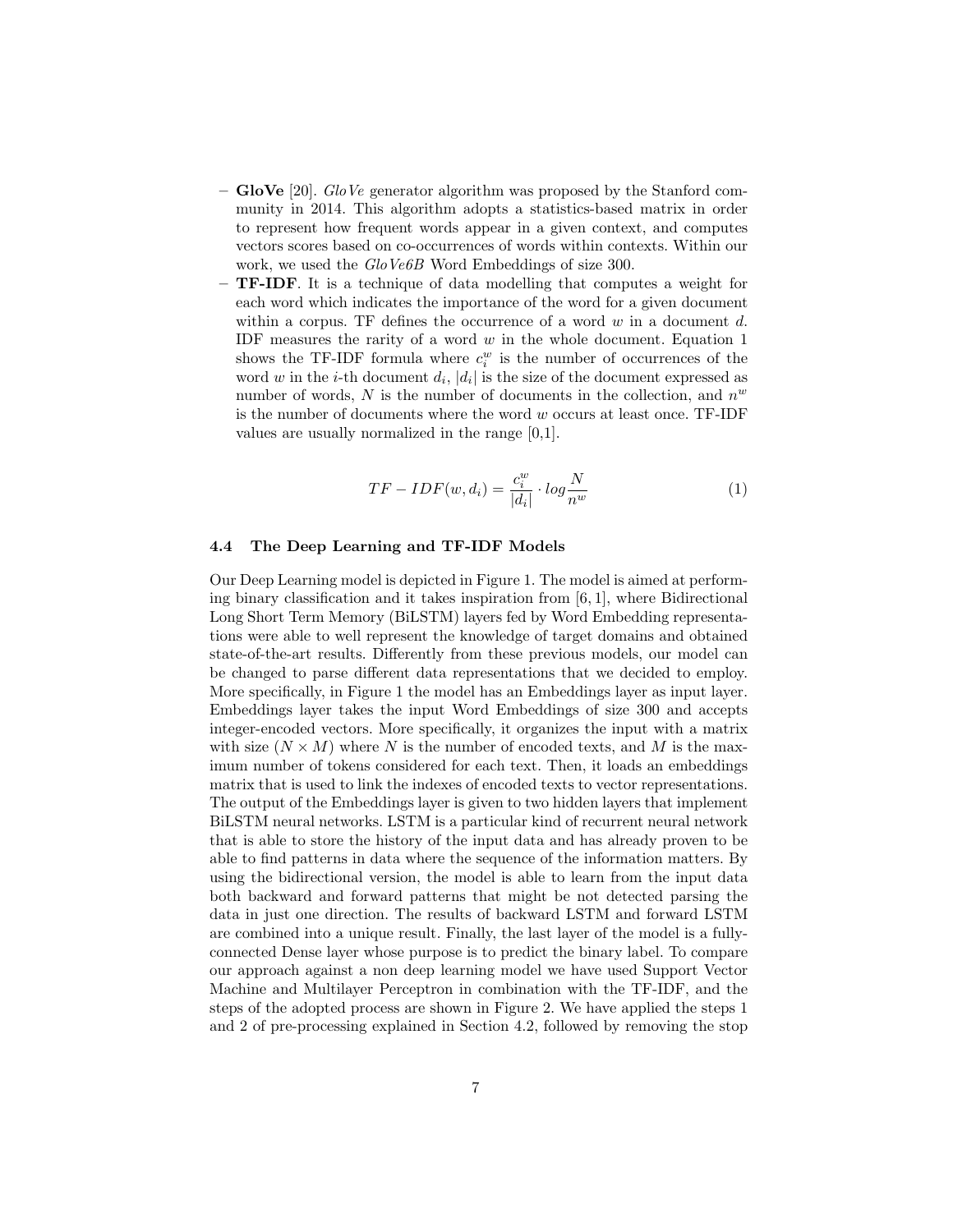words and special symbols from the input text data. To vectorize the data we have used Tf-Idf Vectorizer from scikit-learn library. Tf-Idf vectorizer converts the input text data to a matrix of TF-IDF features (max features). This explains the second block of Figure 2. The generated matrix from the Tfidf vectorizer is finally fed to SVM or the Multilayer Perceptron to classify the clinical notes.



Fig. 1. The Deep Learning model using Word Embeddings and BiLstm.



Fig. 2. Flow chart of the Support Vector Machine and the Multilayer Perceptron model used with the TF-IDF.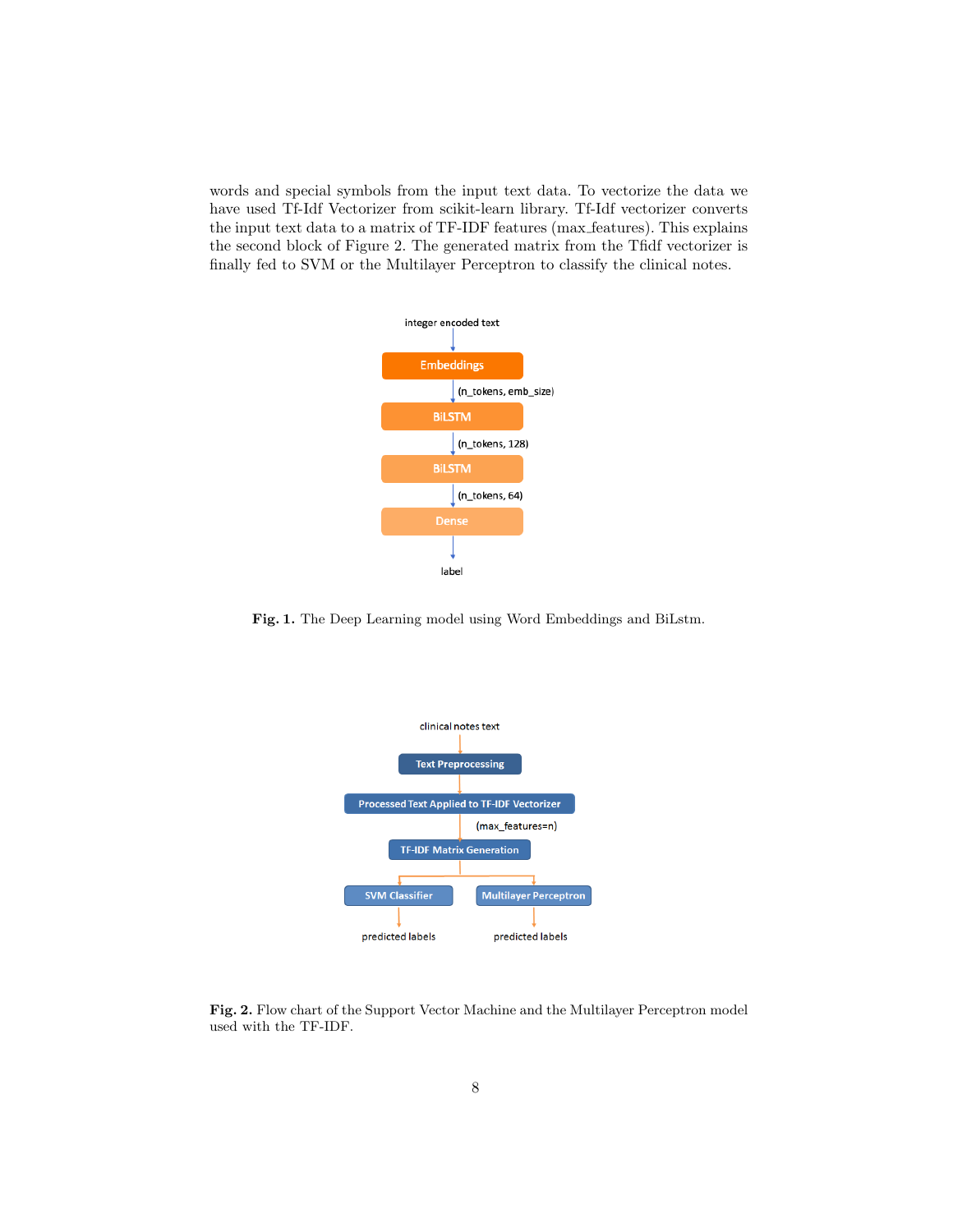#### 4.5 Experimental Setup

The Deep Learning model described in Section 4.4 was fed with all 3 data representation models introduced in Section 4.3. The model was trained by using the  $rmsprop<sup>9</sup>$  optimizer. The number of epochs we used is 20. This number is due to the fact that the resulting datasets do not have a great number of records and the convergence of the model is very fast. Finally, in order to prevent biased performances of our model, given to a non-balanced distribution of the records, we re-sampled our data by using the 10 fold cross-validation procedure. The performances were measured by  $F_1$  score provided by scikit-learn<sup>10</sup> library.

# 5 Results And Discussion

In this section we report the results of our experiments and discuss about various representation methods we used to capture domain peculiarities. Table 2 reports the results that were obtained by the Deep Learning model fed by the Word Embedding representations and SVM and Multilayer Perceptron TF-IDF models. TF-IDF approach was a state-of-the-art method for many years before the advent of Word Embeddings for textual knowledge representation for Machine Learning algorithms. Thus, to compare our approach with two baselines that do not employ Deep Learning technologies, we decided to use TF-IDF and SVM model and TF-IDF and Multilayer Perceptron model.

As far as the comparison of Pre-trained Word2Vec and GloVe is concerned, it comes up that the latter performs better for all morbidity classes among the deep learning approaches. This indicates that GloVe Word Embeddings enable the Deep Learning model to better recognize diseases that are described within the input clinical notes with respect to the other deep learning models. This is in contrast with previous works where Word2Vec algorithm performed better for tasks of classification.

Moreover, although in literature domain-specific Word Embeddings proved to outperform pre-trained embeddings (e.g., in e-learning domain [6]), in this paper we have noticed the other way around. This happens because the dataset that we used to train the domain-specific embeddings is not big enough to allow to the algorithm to learn domain peculiarities and, hence, state-of-the-art embeddings, trained on a lot of texts, are still the best option among the deep learning methods.

From the results presented in Table 2, it turns out that both the baselines beat all the deep learning approaches. Reason of that lies behind specific features that appear alone for categories. When this happens the classical machine learning algorithms are able to perform the classification with very high precision thanks to way the feature vector has been built using the TF-IDF technique.

<sup>9</sup> https://keras.io/optimizers/

<sup>10</sup> https://scikit-learn.org/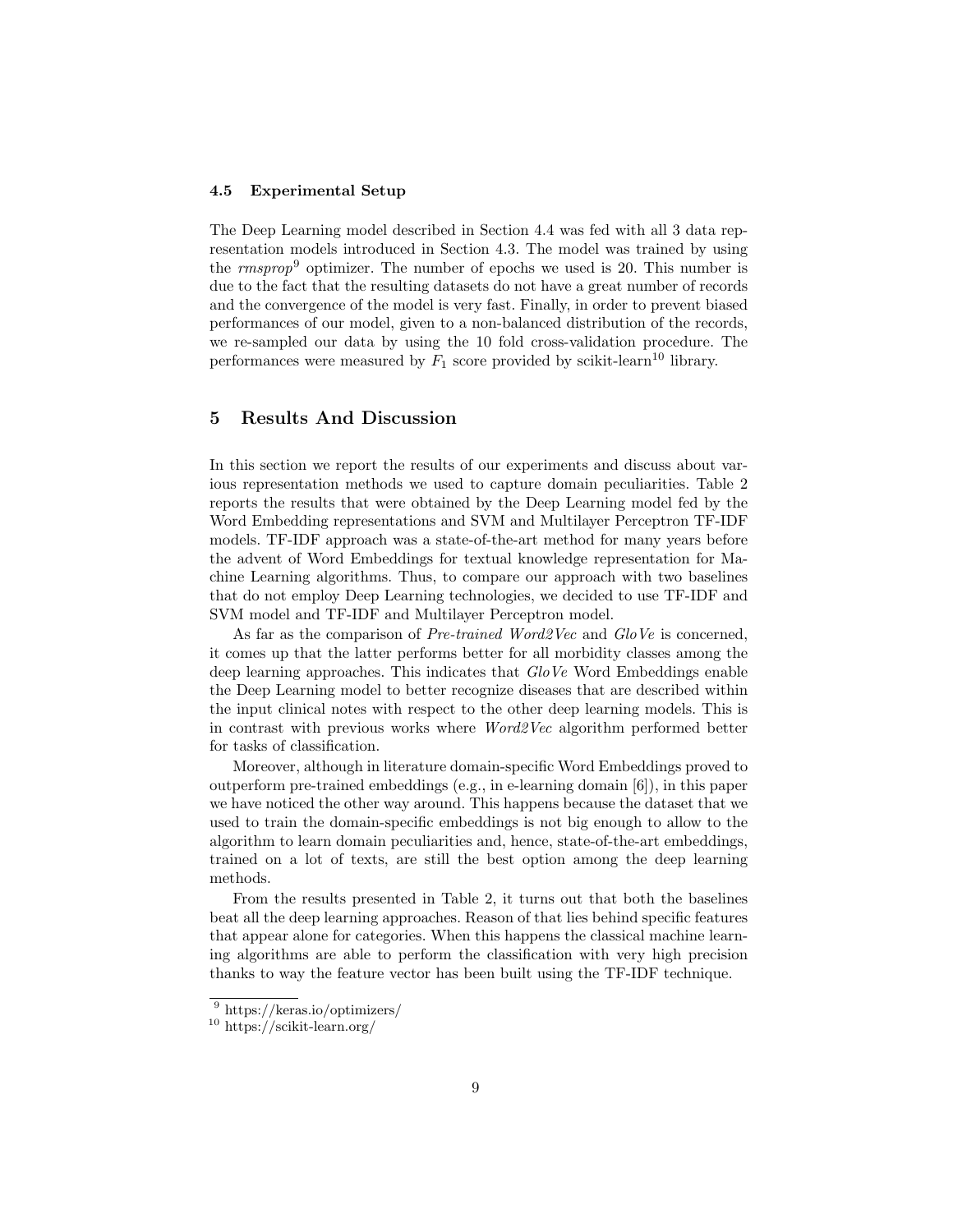|                      |       | Pre-trained Pre-trained | Domain | Tf-Idf | Tf-Idf                                      |
|----------------------|-------|-------------------------|--------|--------|---------------------------------------------|
| Morbidity class      | GloVe |                         |        |        | Word2Vec Word2Vec SVM Multilayer Perceptron |
|                      | $F_1$ | $F_1$                   | $F_1$  | $F_1$  | $F_1$                                       |
| Asthma               | 93.45 | 84.57                   | 57.51  | 99.16  | 97.37                                       |
| CAD                  | 90.50 | 73.05                   | 54.40  | 98.94  | 96.60                                       |
| CHF                  | 93.85 | 89.25                   | 56.74  | 99.12  | 98.12                                       |
| Depression           | 94.83 | 87.60                   | 60.54  | 96.90  | 96.80                                       |
| Diabetes             | 94.80 | 89.72                   | 56.90  | 97.35  | 98.57                                       |
| Gallstones           | 85.96 | 75.65                   | 54.00  | 99.00  | 98.69                                       |
| <b>GERD</b>          | 82.17 | 63.59                   | 54.49  | 97.44  | 96.74                                       |
| Gout                 | 91.43 | 69.63                   | 53.96  | 99.40  | 100                                         |
| Hypercholesterolemia | 90.56 | 88.02                   | 66.05  | 97.96  | 96.56                                       |
| Hypertension         | 95.92 | 82.80                   | 57.29  | 97.66  | 97.03                                       |
| Hypertriglyceridemia | 93.92 | 72.57                   | 61.77  | 99.40  | 98.98                                       |
| OΑ                   | 89.33 | 70.02                   | 57.75  | 98.29  | 96.68                                       |
| Obesity              | 85.49 | 64.19                   | 48.72  | 97.42  | 95.91                                       |
| OSA                  | 94.77 | 83.92                   | 55.38  | 98.59  | 99.50                                       |
| <i>PVD</i>           | 98.25 | 81.55                   | 55.86  | 98.93  | 98.19                                       |
| Venous Insufficiency | 84.23 | 66.16                   | 47.95  | 100    | 97.79                                       |
| Average              | 91.21 | 77.64                   | 56.20  | 98.47  | 97.72                                       |

Table 2. Performance evaluation of the employed Deep Learning and Non-Deep Learning models

# 6 Conclusions and Future Work

In this paper we have investigated a Deep Learning model and employed three Word Embedding representations in order to recognize morbidity within clinical notes. The preliminary results indicate that certain features make the classification strongly biased and classical machine learning approaches are thus able to perform efficiently the classification. They are also able to outperform the Deep Learning strategies that have been adopted in combination with several word embeddings. These results suggest us the next directions we need to explore: identify the set of features for each category with the highest importance and that make thus the classification of machine learning methods using the TF-IDF feature engineering strategy easy to be performed. Once we discover these features, we will include one more action in the preprocessing step in order to make the dataset less biased. We will therefore repeat the comparisons with deep learning approaches and analyse again the results of the morbidity classification. As a further future work, we would like to study other Deep Learning models that might be morbidity-oriented. One more final direction worth to explore is the collection and pre-processing of further data. We remind that the used dataset consists of a few samples, where each of them includes a long text made of sentences and tokens. A possible strategy to employ would be to consider the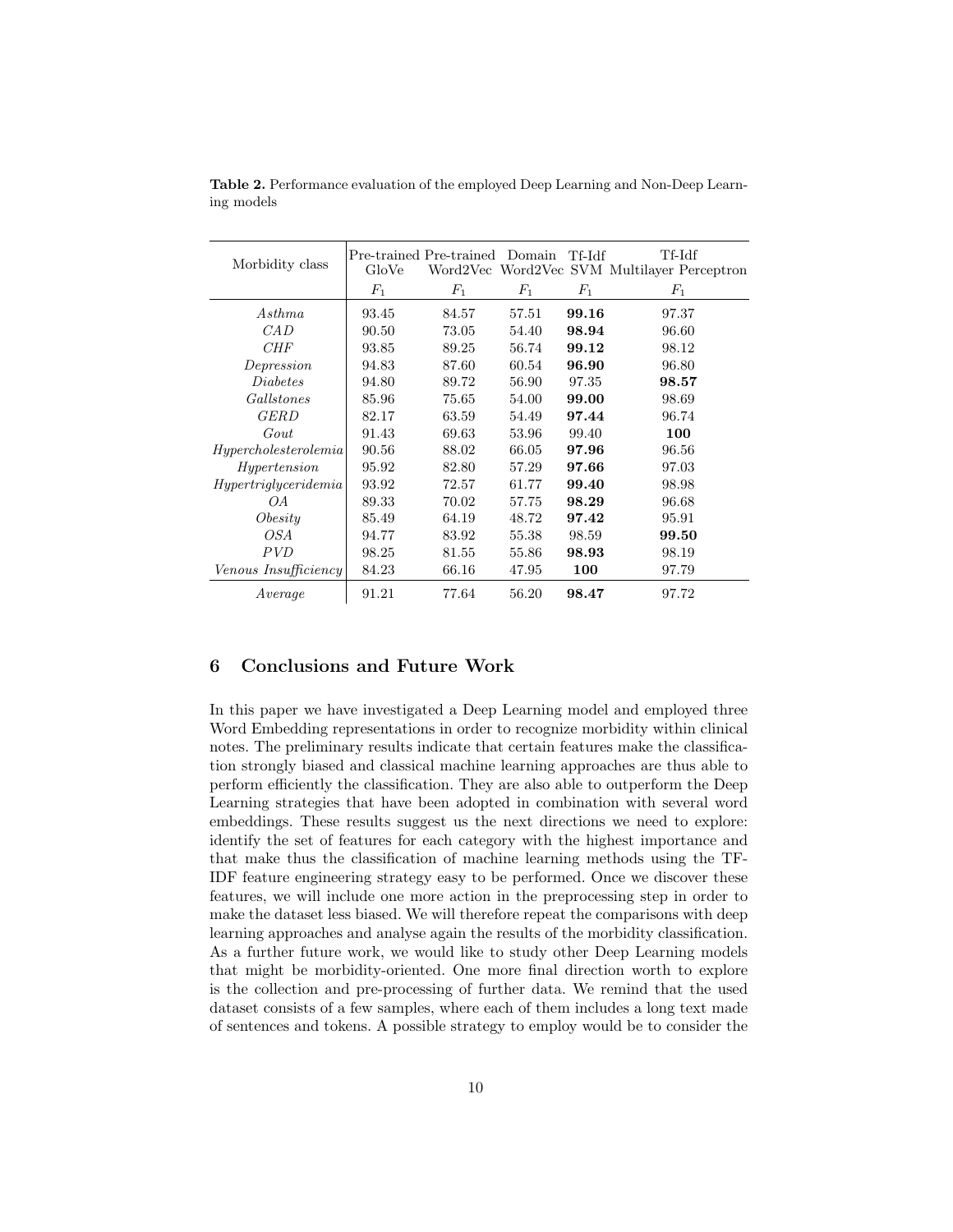different sentences as further samples each with the same annotation or, maybe, structure the text as a graph-shape and employ graph embeddings. Finally, we would also like to make experiments with other Word Embedding representations such as Bidirectional Encoder Representations from Transformers (BERT) [9].

## Acknowledgement

The research leading to these results has received funding from the EU's Marie Curie training network PhilHumans - Personal Health Interfaces Leveraging Human-Machine Natural interactions under grant agreement 812882. Moreover, we gratefully acknowledge the support of NVIDIA Corporation with the donation of the Titan X GPU used for this research.

## References

- 1. Atzeni, M., Recupero, D.R.: Multi-domain sentiment analysis with mimicked and polarized word embeddings for human–robot interaction. Future Generation Computer Systems (2019)
- 2. Barnett, K., Mercer, S.W., Norbury, M., Watt, G., Wyke, S., Guthrie, B.: Epidemiology of multimorbidity and implications for health care, research, and medical education: a cross-sectional study. The Lancet 380(9836), 37–43 (2012)
- 3. Blum, R.W., Bastos, F.I.P.M., Kabiru, C., Le, L.C., et al.: Adolescent health in the 21st century. The Lancet (2012)
- 4. Bromuri, S., Zufferey, D., Hennebert, J., Schumacher, M.: Multi-label classification of chronically ill patients with bag of words and supervised dimensionality reduction algorithms. Journal of biomedical informatics 51, 165–175 (2014)
- 5. Consoli, S., Recupero, D.R., Petkovic, M. (eds.): Data Science for Healthcare Methodologies and Applications. Springer (2019). https://doi.org/10.1007/978-3- 030-05249-2
- 6. Dess`ı, D., Dragoni, M., Fenu, G., Marras, M., Recupero, D.R.: Evaluating neural word embeddings created from online course reviews for sentiment analysis. In: Proceedings of the 34th ACM/SIGAPP Symposium on Applied Computing. pp. 2124–2127. ACM (2019)
- 7. Dessi, D., Recupero, D.R., Fenu, G., Consoli, S.: Exploiting cognitive computing and frame semantic features for biomedical document clustering. In: SeWeBMeDA@ ESWC. pp. 20–34 (2017)
- 8. Dessì, D., Recupero, D.R., Fenu, G., Consoli, S.: A recommender system of medical reports leveraging cognitive computing and frame semantics. In: Machine Learning Paradigms, pp. 7–30. Springer (2019)
- 9. Devlin, J., Chang, M.W., Lee, K., Toutanova, K.: Bert: Pre-training of deep bidirectional transformers for language understanding. arXiv preprint arXiv:1810.04805 (2018)
- 10. of Economic, D., of the United Nations, S.A.: World Mortality Report. United Nations Publications (2013)
- 11. Flores, C.A., Figueroa, R.L., Pezoa, J.E.: Fregex: A feature extraction method for biomedical text classification using regular expressions. In: 2019 41st Annual International Conference of the IEEE Engineering in Medicine and Biology Society (EMBC). pp. 6085–6088. IEEE (2019)